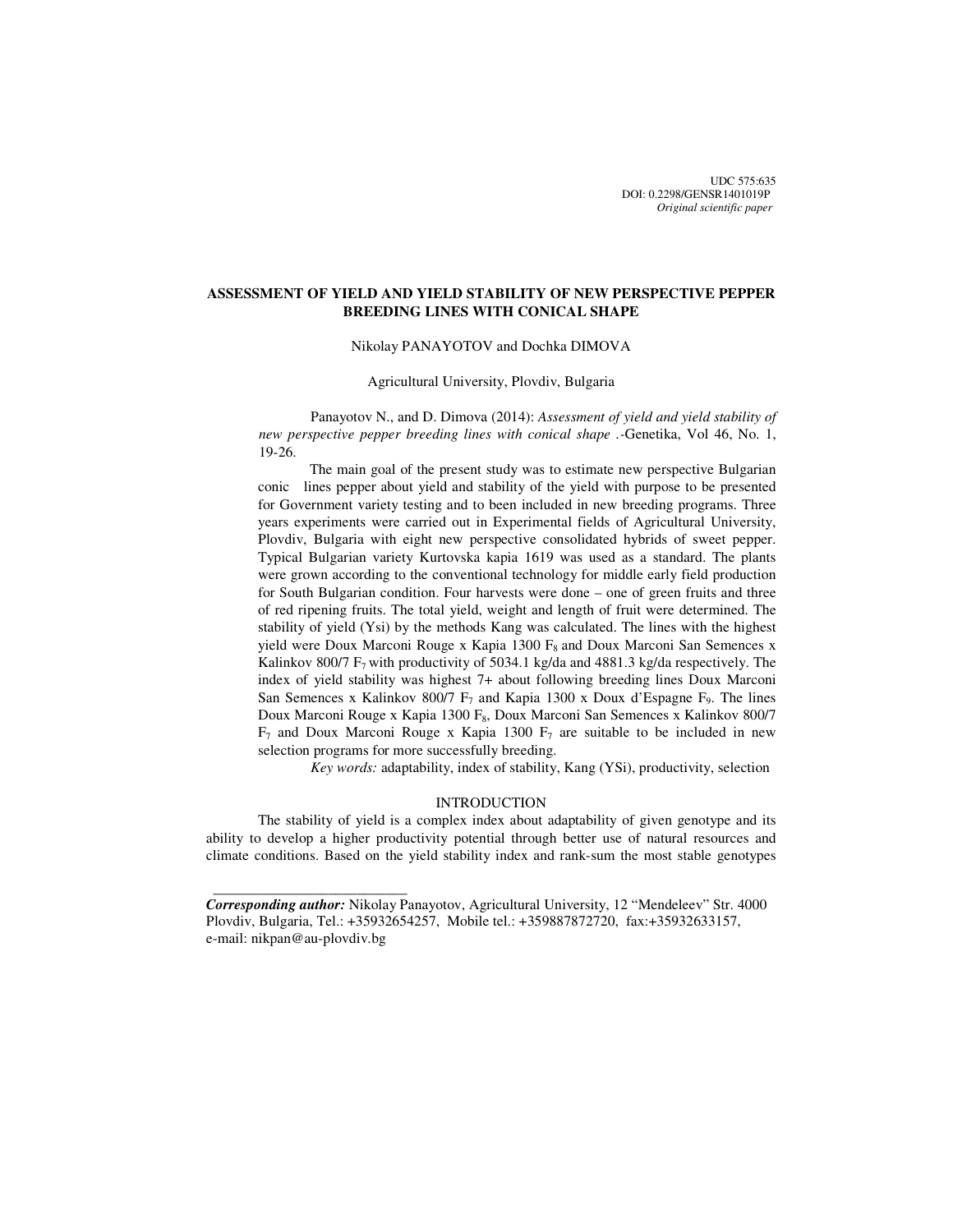with high productivity can be identified (FARSHADFAR *et al.*, 2011). MEKBIB (2003) reported that stability can be grouped into three groups according to the knowledge generated by stability index. The yield is a sign which is controlled by a complex polygenic system and strong varies depending on the environmental conditions, therefore establishment of phenotypic stability is of paramount importance to their successful implementation. Higher variety phenotypic productive stability, which is result of it genetic peculiarity and also of environmental condition, indicate their better adaptability and steady manifestation of their indexes and less marked genotypeenvironmental interaction. The changes of environmental factors, during important organogenesis stages and phases of genetics development of plant, caused changes in specters of locus, determining quantitative plant indexes and yield respectively (RACHOVSKA *et al.*, 2011). Establishment of adaptability and yield stability of varieties and breeding lines is very important for the relationship between genotype and climatic conditions and hence the behaviors of these genotypes in different years, locations and growing seasons (CARBONELL and POMPEU, 2000).

CARBONELL and ANTONIO (2001) emphasized that the experimental coefficient of variation is widely used for statistical evaluation of different genotypes. In this sense availability of varieties with weaker deviation from the average of the genotype is a prerequisite for their successful inclusion in breeding programs (DIMOVA and PETROVSKA, 2010).

 The main goal in vegetable growing is to achieve maximum productivity in different environmental conditions. Furthermore through implementation of specific agri-technology practices (HAYTOVA and BABRICOV, 2006; HAYTOVA and GERGOVA, 2011; CHOLAKOV, 2003; CHOLAKOV 2009; VLAHOVA *et al.* 2010, CHOLEVA *et al.*, 2010), high productivity potential and better adaptability are achieved manly through targeted breeding activity. In Bulgaria the pepper population is characterized with wide diversity of varieties, form, shape of fruit and cultivars (TODOROVA 2011; TODOROVA and PEVICHAROVA, 2012). The breeding programs in this crop are primarily aimed to increasing the productivity and to creation of varieties with sustainable manifestation of signs and with high adaptability (TODOROVA *et al.*, 2004; TODOROVA *et al.*, 2011). The main parameters and statistical interdependences that are responsible about formation of pepper seed yield have been established (PANAYOTOV *et al*., 2010)

 One of the most accurate and widely applied methods about estimation of yield stability is a parameter of KANG (1993) – Ysi. Through it is established summary information about yield as well as stability of it expressed in changes of climatic conditions (RACHOVSKA *et al.*, 2002).

 The main goal of this study was to assessment new perspective pepper breeding lines by yield, yield stability and stability of some important morphological signs with aim propose them for Government variety testing and for successful inclusion in new breeding programs.

# MATERIALS AND METHODS

*Field trial and yield establishment*. Competition variety experiments were carried out in the Experimental field of Department of Horticulture and of Department of Genetic and breeding at the Agricultural University of Plovdiv, Bulgaria in 2010-2012 years with new promising hybrids pepper lines. Eight conical shape pepper lines, consolidated in the referred generation from  $F_7$  to F9, are results from hybridisation between varieties Kurtovska kapia 1619, Kapia 1300, Kalinkov 800/7, Zlaten medal 7, Doux d'Espagne, Doux Marconi Geonet, Doux Marconi Rouge and Doux Marconi San Semences, as follows:

- Breeding line 200051-10 Kapia 1300 x Doux d'Espagne  $F_8$ ;
- Breeding line 200049-10 Kapia 1300 x Doux d'Espagne F<sub>9</sub>;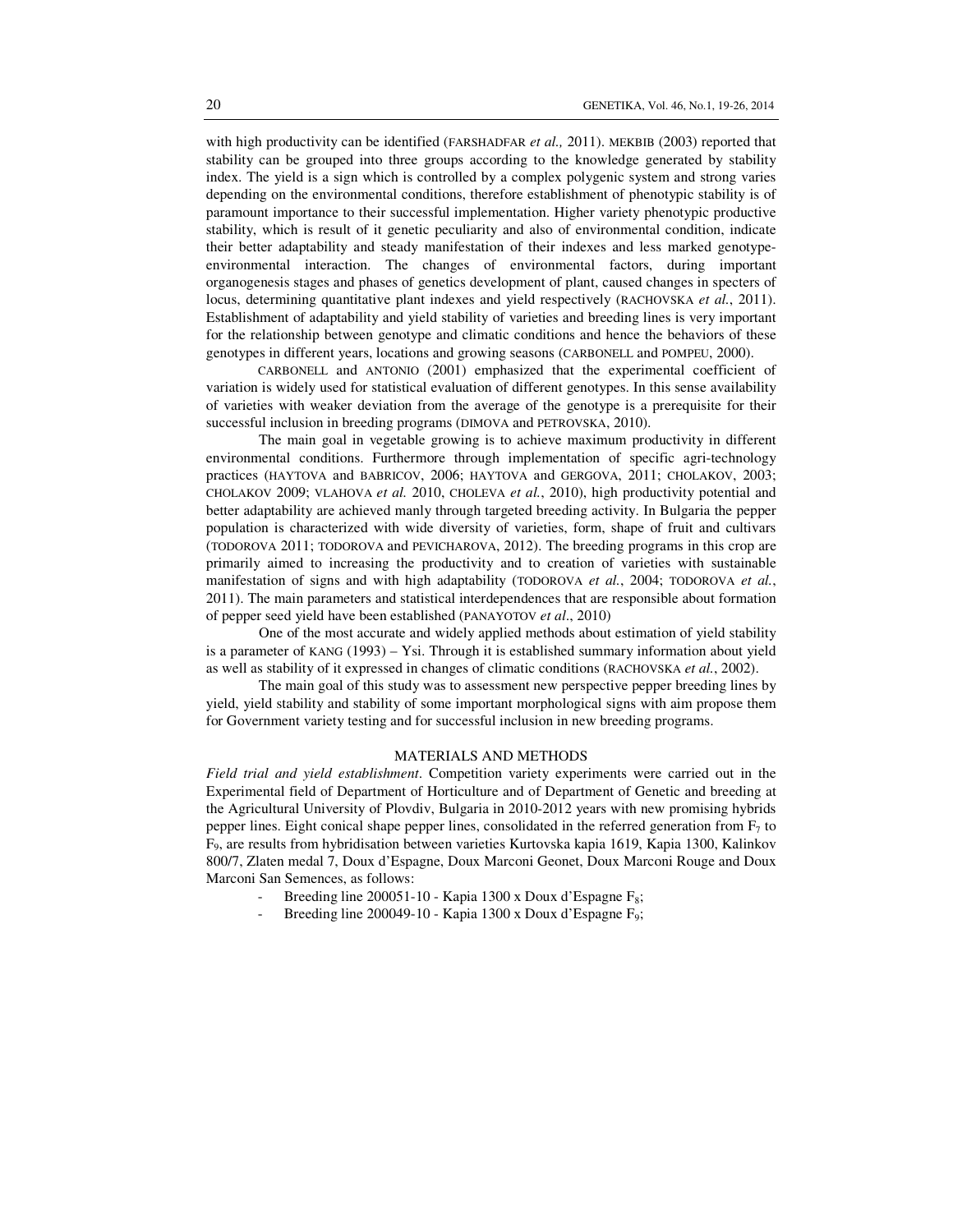- Breeding line 200056-10 Doux Marconi Rouge x Kapia 1300  $F_7$ ;
- Breeding line 200055-10 Doux Marconi Rouge x Kapia 1300  $F_8$ ;
- Breeding line 200040-10 Zlaten medal 7 x Doux Marconi Geonet  $F_7$ ;
- Breeding line 200022A-10 Doux Marconi Geonet x Kurtovska kapia 1619  $F_8$ ;
- Breeding line 200074-10-Doux Marconi Geonet x Kurtovska kapia 1619 F<sub>7</sub>;
- Breeding line 20007А-10 Doux Marconi San Semences х Kalinkov 800/7 F<sub>7</sub>.

For the sake of brevity further in the text the breeding lines are mentioned with those numbers. As a standard (control) variety was used Bulgarian variety Kurtovska kapia 1619. Variety testing experiments were carried out in four replications, with experimental plot from 7.4 m<sup>2</sup>. The plants were grown by the conventional technology for middle early field production in South Bulgaria. One harvest of green fruit and three harvest of ripening fruits were done. Total yield was established. In stage of full botanical maturity weight of fruit and length of fruit on 20 fruits taken randomly from each replication were measured.

*Statistical analyses*. Dispersion analysis of the results was accomplished by the methods described by FOWEL and COHEN (1992), DIMOVA and MARINKOV (1999). Parameters of phenotypic stability (Ysi) of yield, weight and length of fruit were determined by the methods of KANG (1993), applying computer program IPCSSVKYSI (International Program for Calculating Shuklas Stability Index (Ysi)), developed from KANG and MAGARI (1995).

### RESULTS AND DISCUSSION

Estimation of the genotypes phenotypic stability can be searched after establishing of the significant differences between genotypes as well as between environmental conditions and of interaction between them. The results from dispersion analyses of the investigation breeding pepper lines are shown in Table 1. Availability of reliable differences between years of the experiments and of the interaction genotype - environmental was established. Proven interaction between genotype - environmental indicate that gradation of the breeding lines has changed depending on the environmental condition during the years. The obtained results about proven influence of the years as well as genotype - environmental, with aim to include these lines in breeding work, are a prerequisite to determine the parameter of yield stability (RACHOVSKA *et al.*, 2002). Taking into account the climatic conditions is a datum for the full and proper consideration to the different selection patterns (CARBONELL *et al*., 2004). The author emphasizes that the statistical methodology have been used for various crops to evaluate genotype behaviors in different environments. By applying of the index of stability and tracking of interaction between genotype and environmental conditions are essential for more accurate assessment of the breeding lines (SHOWEMIMO, 2007).

The data for productivity of breeding pepper lines (Table 2) described that all of them exceeded standard variety Kurtovska kapia 1619. The highest differences were reported in lines 200055-10 (Doux Marconi Rouge х Kapia 1300), 20007A-10 (20007A-10 Doux Marconi Geonet х Kurtovska kapia) and 200056-10 (Doux Marconi Rouge х Kapia 1300), as in both of them as a mail parent participated variety Kapia 1300. The index of stability YS(i) varied in widely limits from -9 to 7+. These lines have demonstrated high levels of stability. The highest value of YS(i) 7+ was accounted about line 20007A-10, which also was with very high productivity. The same value was calculated in line 200049-10. This denotes that these two lines are with bigger adaptability, their realized potential is comparatively sustainable and that they can develop its productivity in greater variation of environmental conditions. From point of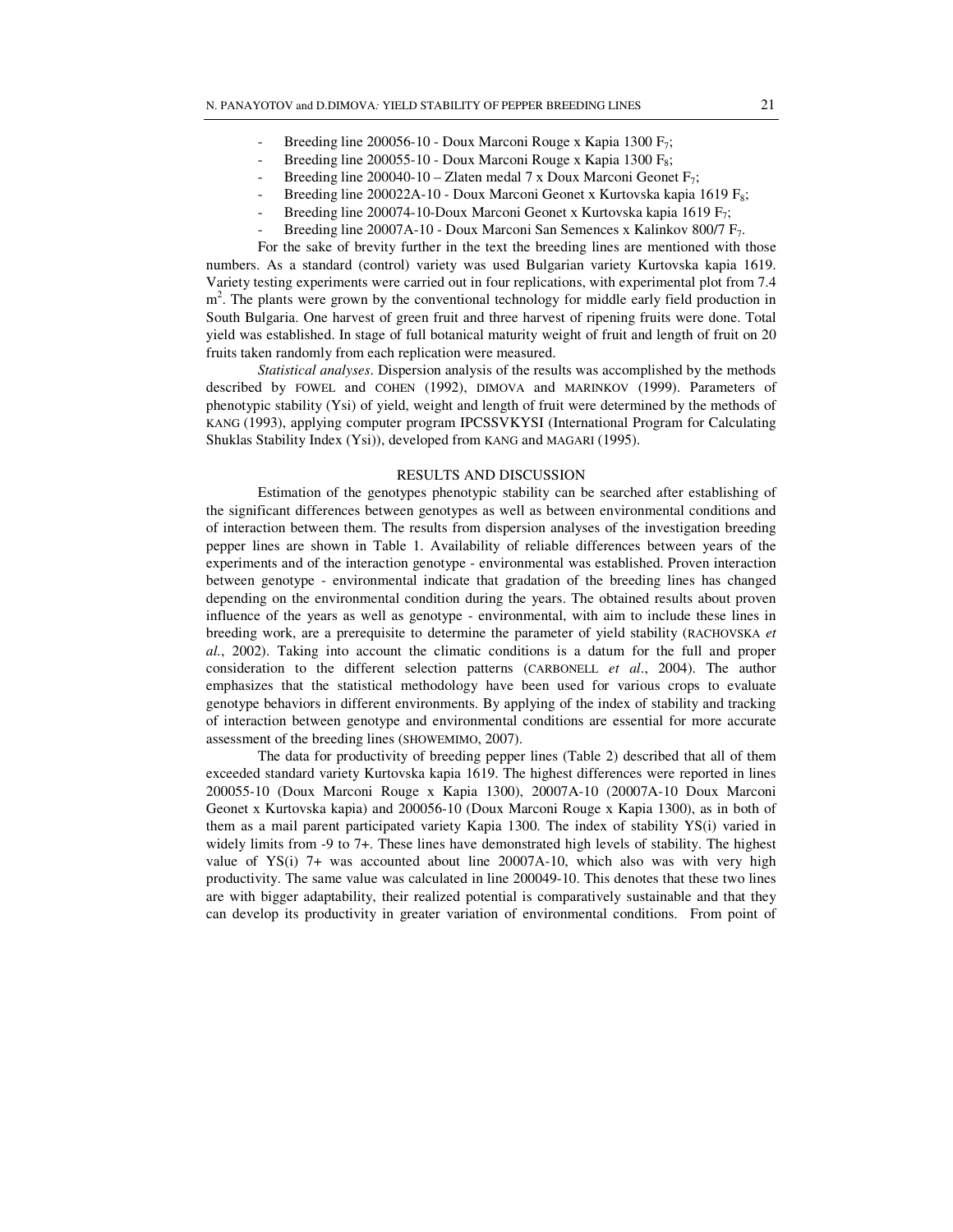view of breeding they are also with high efficiency and are appropriate as a parent's component in future breeding program. The line with the highest yield 200055-10 also was with high stability - YS(i) 4+. Line 200056-10, despite lower stability index YS(i) 2+, on the base of its significantly high yield also recommended for inclusion in future selection. As a complex assessment by average level of expression of given sign and degree of its stability is possible to apply the index of Kang (YSi). In this scope is also applied the rang methods, through which can be achieved combination of dispersion of environment with experimental data in a total rank (YSi), serving as a criteria in breeding work with these lines. This is also a good means about breeding assessment for inclusion and use of the relevant genotypes in the process of variety creating (DIMOVA and PETROVSKA, 2010).

| Twore It Thrace for a function and an architecture of people. All country reflects |                    |    |          |          |             |  |  |  |
|------------------------------------------------------------------------------------|--------------------|----|----------|----------|-------------|--|--|--|
| N <sub>2</sub>                                                                     | Source of variance | Fg | SΟ       | $S^2$    | F           |  |  |  |
|                                                                                    | General            | 26 | 6.606835 |          |             |  |  |  |
|                                                                                    | Genotypes          | 8  | 2.067869 | 2584836  | 1.0508393ns |  |  |  |
|                                                                                    | Environments       | 2  | 1.797149 | 89855744 | 84.40353**  |  |  |  |
| 4                                                                                  | Interaction        | 16 | 2.741818 | 1713636  | 16.09627**  |  |  |  |
|                                                                                    | Heterogeneity      | 8  | 1.075968 | 1344960  | 0.645897ns  |  |  |  |
| 6                                                                                  | Residual           | 8  | 1.66585  | 2082313  | 19.55962**  |  |  |  |
|                                                                                    | Pooled error       | 48 |          | 106461.7 |             |  |  |  |

*Table 1. Analysis of variance about yield of pepper breeding lines* 

Some of the tested lines are characterized with lower productivity in comparison with other studied genotype as well as with lower stability. Zero or negative values of YS(i) were established, in 200051-10 and Kurtovska kaipa and for 200040-10, 200022А-10 and 200074-10 respectively. The standard variety Kurtovska kaipa 1619 compared with tested lines was with lower yield and index of stability.

| Breeding     | Yield  | Range          | Coefficient    | Coefficient | Stability | Stability      | Index    |
|--------------|--------|----------------|----------------|-------------|-----------|----------------|----------|
| lines        | kg/da  | of             | of yield       | of range    | variance  | Rating         | YS(i)    |
|              |        | vield          |                |             |           |                |          |
| 200051-10    | 4107.7 | 5              | $-1$           | 4           | 484711.9  | $-4$           | $() +$   |
| 200049-10    | 4269.8 | 6              | 1              | 7           | 14103.39  | $\overline{0}$ | $7+$     |
| 200056-10    | 4822.5 | 7              | 3              | 10          | 1654965   | $-8$           | $2+$     |
| 200055-10    | 5034.1 | 9              | 3              | 12          | 3763739   | -8             | $4+$     |
| 200040-10    | 4012.4 | 3              | $-1$           | 2           | 3404728   | $-8$           | -6       |
| $200022A-10$ | 4089.7 | $\overline{4}$ | $-1$           | 3           | 5169472   | $-8$           | $-5$     |
| 200074-10    | 3604.3 | 2              | $-3$           | $-1$        | 736279.6  | $-8$           | -9       |
| 20007A-10    | 4881.3 | 8              | 3              | 11          | 404466.1  | $-4$           | $7+$     |
| Kurtovska    | 3587.0 |                | $\overline{2}$ | 3           | 200795.5  | $-3$           | $\Omega$ |
| kapia 1619   |        |                |                |             |           |                |          |

*Table 2. Evaluation of pepper breeding lines by yield stability* 

Besides productivity the tested eight perspective pepper breeding lines were analyzed additionally by the indexes weight and length of fruit. From the data obtained about dispersion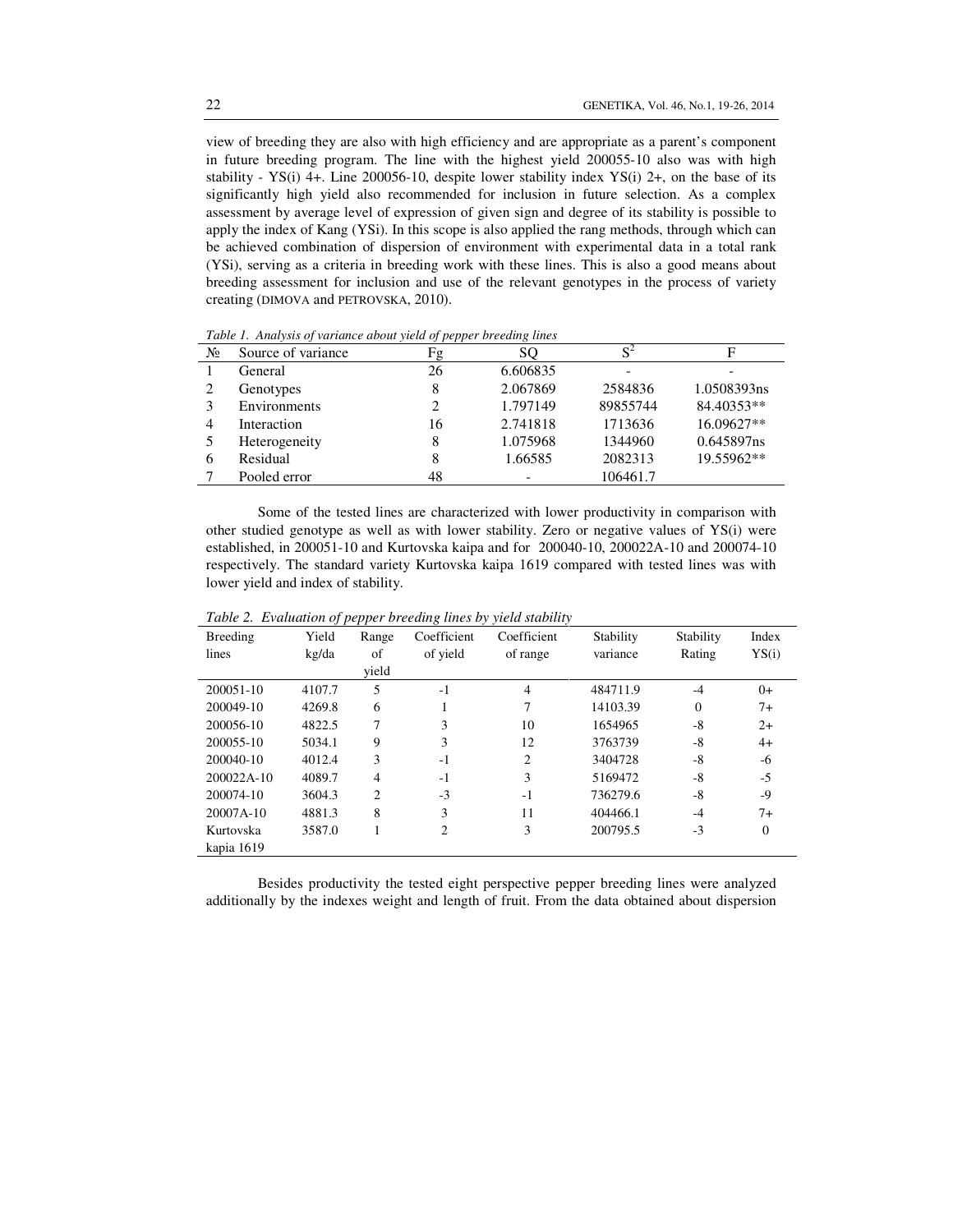analyses of fruit weight (Table 3) can be seen, that effect of genotype and influence of environmental during the years and interaction between them were proved. The data presented in Table 4 indicate that each genotype were with higher weight towards the standard variety. The highest values were measured about 200022А-10 (132,5 g), 200040-10 (98.10 g) and for 200056-10 (97.77 g). Line 200022А-10 emerges with biggest weight of fruit, but at the same time with highest level of expression of this sign 8+. This determines it's as a very perspective for breeding goals. With high YS(i) were characterized also lines 200074-10 and 200055-10.

 $N_2$  Source of variance Fg SQ S<sup>2</sup> **Figure 1** 1 General 26 27997.36 - -2 Genotypes 8 8 20530.27 2566.238 8.00137<sup>\*\*</sup> 3 Environments 2 2335.406 1167.703 15.31615\*\* 4 Interaction 16 5131.688 320.7305 4.206853\*\* 5 Heterogeneity 8 734.2212 91.77765 0.1669646ns 6 Residual 8 4397.466 549.6833 7.209907\*\* 7 Pooled error 48 - 76.24

*Table 3. Analysis of variance about fruit weight of pepper breeding lines*

*Table 4. Evaluation of pepper breeding lines by stability of fruit weight* 

| Breeding lines | Weight | Range          | Coefficient | Coefficient | Stability | Stability      | Index    |
|----------------|--------|----------------|-------------|-------------|-----------|----------------|----------|
|                | (g)    | of             | of weight   | of range    | variance  | Rating         | YS(i)    |
|                |        | weight         |             |             |           |                |          |
| 200051-10      | 88.44  | 5              | $-1$        | 4           | 431.5011  | -8             | -4       |
| 200049-10      | 78.77  | $\overline{2}$ | $-2$        | $\Omega$    | 28.38179  | $\overline{0}$ | $\theta$ |
| 200056-10      | 97.77  |                |             | 8           | 1045.828  | -8             | $\theta$ |
| 200055-10      | 86.32  | 4              | $-1$        | 3           | 34.70432  | $\Omega$       | 3        |
| 200040-10      | 98.10  | 8              |             | 9           | 760.2817  | -8             |          |
| $200022A-10$   | 132.55 | 9              | 3           | 12          | 269.345   | $-4$           | 8        |
| 200074-10      | 90.55  | 6              | $-1$        | 5           | 156.8951  | $\Omega$       | 5        |
| $20007A-10$    | 78.33  |                | $-3$        | $-2$        | 157.6238  | $\Omega$       | $-2$     |
| Kurtovska      | 79.44  | 3              | $-2$        |             | 2.128639  | $\theta$       |          |
| kapia 1619     |        |                |             |             |           |                |          |

About morphological sign, length of fruit, very good statistical significant between tested eight perspective pepper lines also was established. STOFFELLA *et al.* (2005) also reported that pepper cultivars vary to stability of yield and fruit size or adaptability to diverse environments. Therefore, through stability analyses, breeders can identify cultivars and select advanced breeding lines that express adaptability for yields or fruit size to diverse environmental conditions or cultural practices for inclusion in future breeding programs. The influence of environmental and interaction environmental-genotype also were with high evidence (Table 5). On this base the results were analyzed for stability of expression of the trait length of fruit (Table 6). With the exception of line 200049-10 all investigated genotype were with bigger length than standard. The highest values were recorded in line 200051-10 (17,55 cm) and of 20007A-10 (16,71 cm). The highest stability in expression of this trait was determined in line 200051-10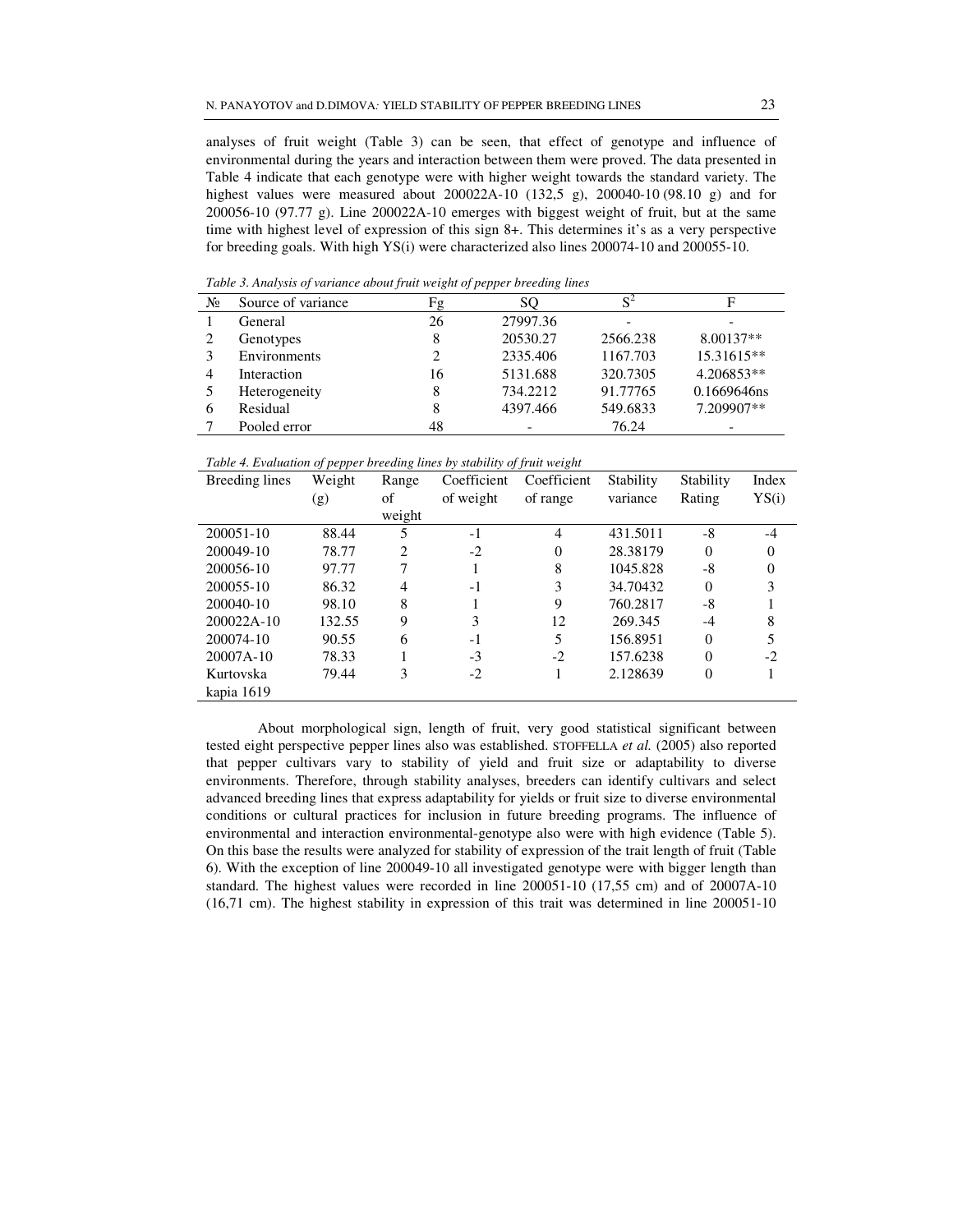(12+). It could be noted that newly breeding lines characterized with low level of expression of trait. All of these demonstrated their limited adaptability concerning length of fruit and its strong variation from environmental conditions.

|       | Tuble 5. Analysis of variance about fruit tengin of pepper breeding times |    |          |          |              |  |  |  |
|-------|---------------------------------------------------------------------------|----|----------|----------|--------------|--|--|--|
| $N_2$ | Source of variance                                                        | Fg | SO.      | $S^2$    | F            |  |  |  |
|       | General                                                                   | 26 | 544.4883 |          |              |  |  |  |
|       | Genotypes                                                                 | 8  | 485.814  | 60.72675 | 21.92648**   |  |  |  |
|       | Environments                                                              | 2  | 14.36133 | 7.180664 | $10.73343**$ |  |  |  |
| 4     | Interaction                                                               | 16 | 44.31299 | 2.225893 | 4.139853**   |  |  |  |
|       | Heterogeneity                                                             | 8  | 17.80714 | 3.313231 | 0.6718193ns  |  |  |  |
| 6     | Residual                                                                  | 8  | 26.50585 | 0.669    | 4.952512**   |  |  |  |
|       | Pooled error                                                              | 48 |          |          |              |  |  |  |

*Table 5. Analysis of variance about fruit length of pepper breeding lines* 

*Table 6. Evaluation of pepper breeding lines by stability of fruit length* 

| Breeding    | Length | Range of | Coefficient | Coefficient    | Stability | Stability    | Index          |
|-------------|--------|----------|-------------|----------------|-----------|--------------|----------------|
| lines       | (cm)   | length   | of length   | of range       | variance  | Rating       | YS(i)          |
| 200051-10   | 17.55  | 9        | 3           | 12             | 1.767739  | $\mathbf{0}$ | $12+$          |
| 200049-10   | 10.72  |          | $-3$        | $-2$           | 2.370086  | $-4$         | -6             |
| 200056-10   | 11.27  | 2        | $-3$        | $-1$           | 1.376103  | $\mathbf{0}$ | $-1$           |
| 200055-10   | 11.38  | 4        | $-3$        |                | 4.341825  | -8           | $-7$           |
| 200040-10   | 11.60  | 5        | $-3$        | $\mathfrak{D}$ | 0.6303912 | $\Omega$     | $\mathfrak{D}$ |
| $200022A -$ | 12.77  | 6        | $-1$        | 5              | 3.226588  | $-4$         |                |
| 10          |        |          |             |                |           |              |                |
| 200074-10   | 11.33  | 3        | $-3$        | $\theta$       | 1.933845  | $\Omega$     | $\Omega$       |
| 20007A-10   | 16.71  | 8        | 3           | 11             | 8.622952  | -8           | $3+$           |
| Kurtovska   | 15.02  | 7        | 3           | 10             | 6558342   | $\mathbf{0}$ | $10+$          |
| kapia 1619  |        |          |             |                |           |              |                |

#### **CONCLUSION**

Applying of the index YS(i) allows for further comprehensive assessment of newly pepper breeding lines as regards the expression of their signs and of its adaptability to environmental conditions, which provide the necessary information about effectiveness of their inclusion in future breeding programs.

With the highest productivity, high stability and increased adaptability to environmental conditions are identified breeding lines 200055-10 (Doux Marconi Rouge x Kapia 1300  $F_8$ ) and 20007A-10 (Doux Marconi San Semences x Kalinkov 800/7  $F_7$ ). The lowest is adaptability and productivity in lines 200074-10 (Doux Marconi Geonet x Kurtovska kapia 1619  $F_7$ ) and 200040-10 (Zlaten medal 7 x Doux Marconi Geonet  $F_7$ ).

Regarding the stability and adaptability of fruit weight promising for inclusion in new breeding programs are lines 200022A-10 Doux Marconi Geonet x Kurtovska kapia 1619  $F_8$ ) and 200074-10 (Doux Marconi Geonet x Kurtovska kapia 1619 F<sub>7</sub>), while regarding length of fruit is also line 200051-10 (Kapia 1300 x Doux d'Espagne  $F_8$ ).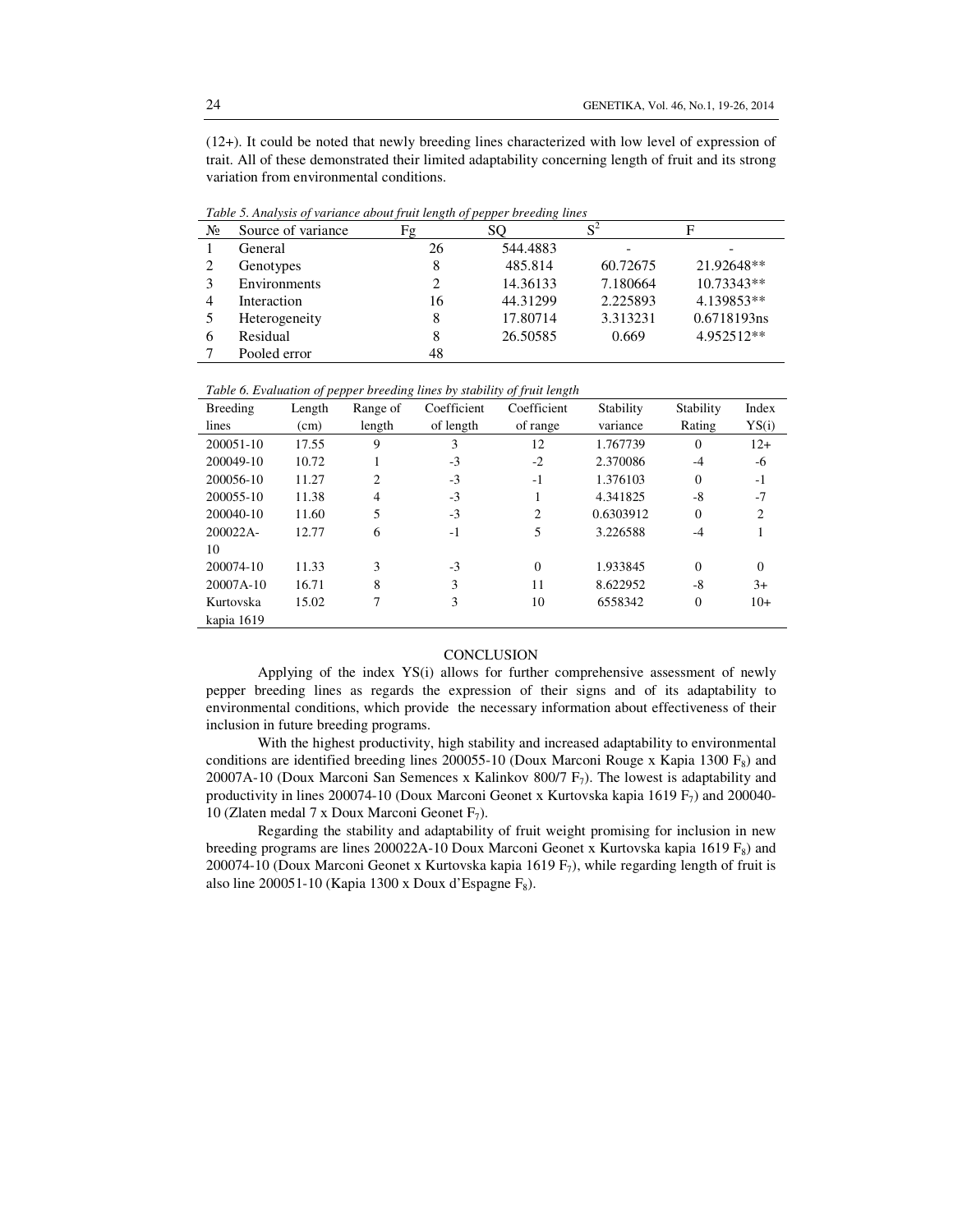With comparatively good features and perspective opportunities for presenting of Government variety testing and for inclusion as source material for breeding of pepper are determined lines 200055-10 (Doux Marconi Rouge x Kapia 1300 F<sub>8</sub>), 20007A-10 (Doux Marconi San Semences x Kalinkov 800/7  $F_7$ ) and also line 200056-10 (Doux Marconi Rouge x Kapia 1300  $F_7$ ).

> Received July  $16<sup>th</sup>$ , 2013 Accepted Januar 05<sup>th</sup>, 2014

# **REFERENCES**

- CARBONELL, S. A. M., A. S. POMPEU (2000): Establidade fenotipica de linhagenes de feijoreo em tres de plantino no Estado de Sao Paulo. Pesquisa Agroecuaria Brasileira, vol. *35*, 321-329.
- CARBONELL S. A. M., C. B. ANTONIO (2001):Adaptabilidade e eststablidade de producao de cultivars e linhagens de feijoeiro no Estado de Sao Paulo. Bragantia, vol. *60*, 69-77.
- CARBONELL S. A. M., J. A. A. FLIHO, L. A. S. DIAS, A. A. F. GARCIA, L. K. MORAIS (2004): Common bean cultivars and lines interaction with environments. Sci. Agric. (Piracivada, Brazil), vol. *61*: 2, 169-177.
- CHOLAKOV, T. (2003): Factors and quality in vegetable and fruit species. University of Food Technology- Plovdiv, Scientific works, *L* (1): 160-165.
- CHOLAKOV, T. (2009): Climatic changes and Biological productionof vegetable crops in field condition. Proceeding of Third International Symposium "Ecologycal Approaches towards the Production of Safety Food, October, Plovdiv, 259-264.
- CHOLEVA, B., T. BILEVA, J. TZVETKOV (2007): Orgono-biologicol meons and methods for control of plont parositic nematodes os alternqiive of agrochemicols. Ecol. and future, *VI* (4): 43-49.
- DIMOVA, D., E. MARINKOV (1999): Experimental design and biometry. Academic publisher, Agricultural University, Plovdiv, pp.128. (Bg)
- DIMOVA, D., N. PETROVSKA (2010): Stability of yield in synthetic population of corn. Scientific works of Agricultural University, *LV*(1): 157-164.
- FARSHADFAR, E., N. MAHMODI, A. YAGHOTIPOOR (2011): AMMI stability value and simultaneous estimation of yield and yield stability in bread wheat (*Triticum aestivum* L.). Australian Journal of Crop Science, *5*(13):1837-1844

FOWEL, J., L. COHEN (1992): Pract. statistics for field biology. J.Wiley & Sons, N.Y., pp.223.

- HAYTOVA, D., T.BABRICOV (2006): Comparing of new onion varieties from one year growing. Agricultural university Plovdiv, Scientific Works, *LI:* 65-68.
- HAYTOVA, D., A. GERGOVA (2011): Biological behavior of patissons, grown in culture by seedlings, Scientific works on the Union of scientists in Bulgaria-Plovdiv, series C. Technics and Technologies, *V*ІІІ: 196-199
- KANG, M. S. (1993): Simultaneous selection for yield and stability. Agronomy Journal, *85*: 754-757.
- KANG, M. S., R. MAGARI (1995): Stable: A basic program for calculating stability and yield-stability statistics. Agronomy Journal, *87*: 276-277.
- MEKBIB, F. (2003): Yield stability in common bean (*Phaseoulus vulgaris* L.) genotypes. Euphytica, 130: 147-153.
- PANAYOTOV N., D. DIMOVA, M. ANDONOVA (2010). Statistical analysis on the yield of seed production of pepper. Journal of Genetics and breeding, *39*: 1-2, 225-228.
- RACHOVSKA, G., B. BOJINOV, D. DIMOVA (2002): Evaluation of yield and stability ov mutant lines of common winter wheat. Proceeding of Scientific Session of Jubilee of IPGR, Sadovo, Bulgaria, *1*: 64-66. (Bg)
- RACHOVSKA, G., D. DIMOVA, K. KOLEV, K. KOSTOV, ZL. UR (2011): Evaluation of yield and stability of Bulgarian common winter wheat varieties. Agriculture Science, *XLIII* (1): 111-114.
- SHOWEMIMO, F. A. (2007): Grain yield response and stability indices in sorghum (*Sorghum bicolor* (L.) Moench). Communications in Biometry and Crop Science Vol. *2*, No. 2, 2007, 68–73.